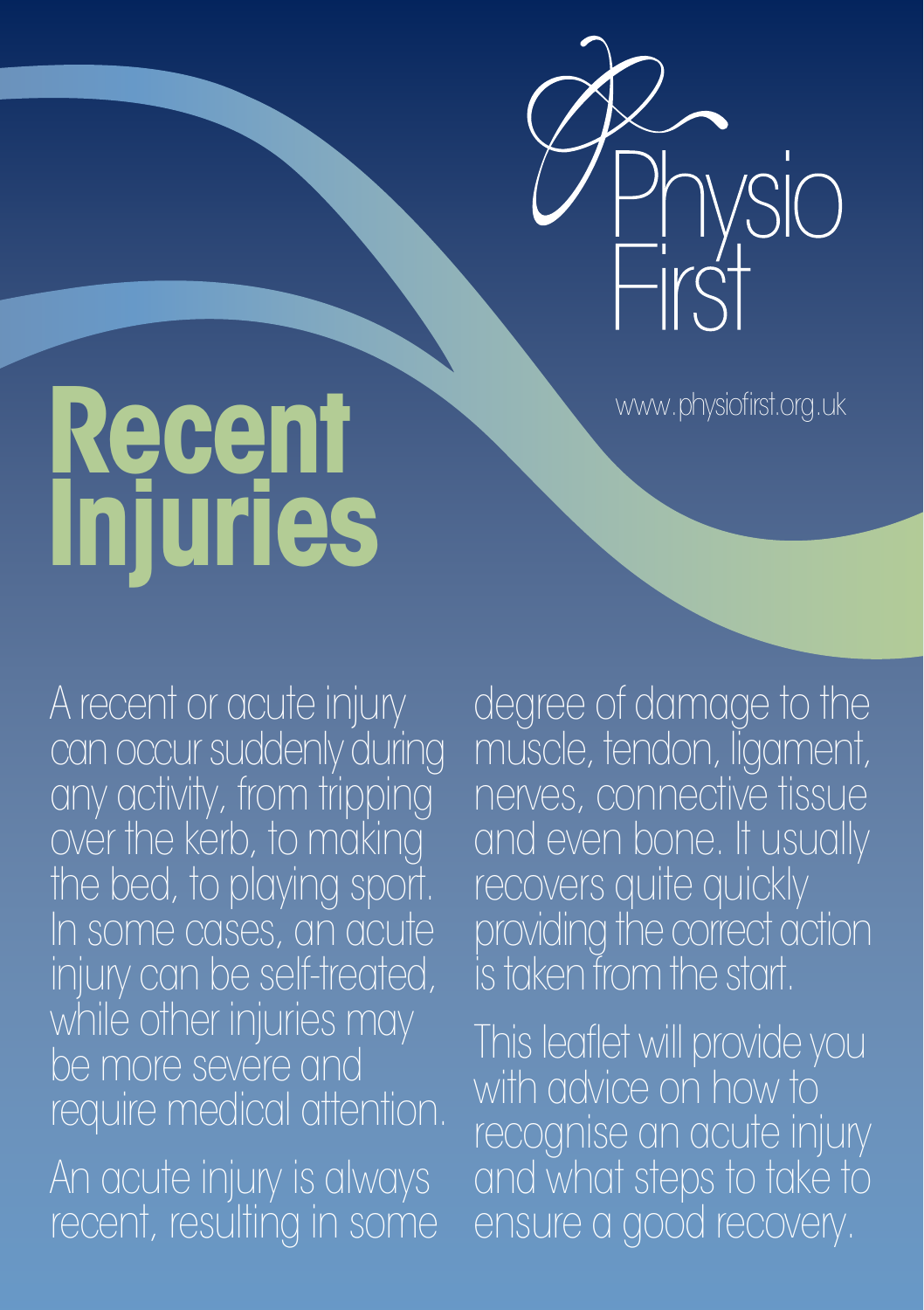you, to help yourself to health.

## How to recognise an acute injury

- The injury site will be painful and sore to touch
- There may be swelling
- The area may feel hot
- There may be bruising and discolouration
- You may feel a loss of movement or stiffness and be unable to use that part of your body as normal
- You may be unable to tolerate any weight on the injury
- The greater your loss of function, the more serious the injury.

#### **Common acute injuries may include:**

- Knee sprains
- Going over on your ankle
- Pulling a hamstring
- Wrenching a shoulder
- Calf 'pull'
- Sprained wrist
- Deep bruising to a muscle (i.e. thigh).

# What you should do in the first 48 hours

- **Stop** whatever you are doing! Don't continue through the pain. This could make the injury worse and delay your recovery time
- Swelling generally means there is some damage to the soft tissue (muscle, tendon, ligament) and occurs as a natural defence mechanism to stop the body moving in a certain way or putting too much weight on the affected area. It is a normal part of the healing process unless it becomes excessive
- **If you are experiencing painful swelling that is almost instantaneous and is close to a bony area (i.e. ankle,wrist), this may indicate that you have damaged or even fractured the bone. Seek medical attention immediately.**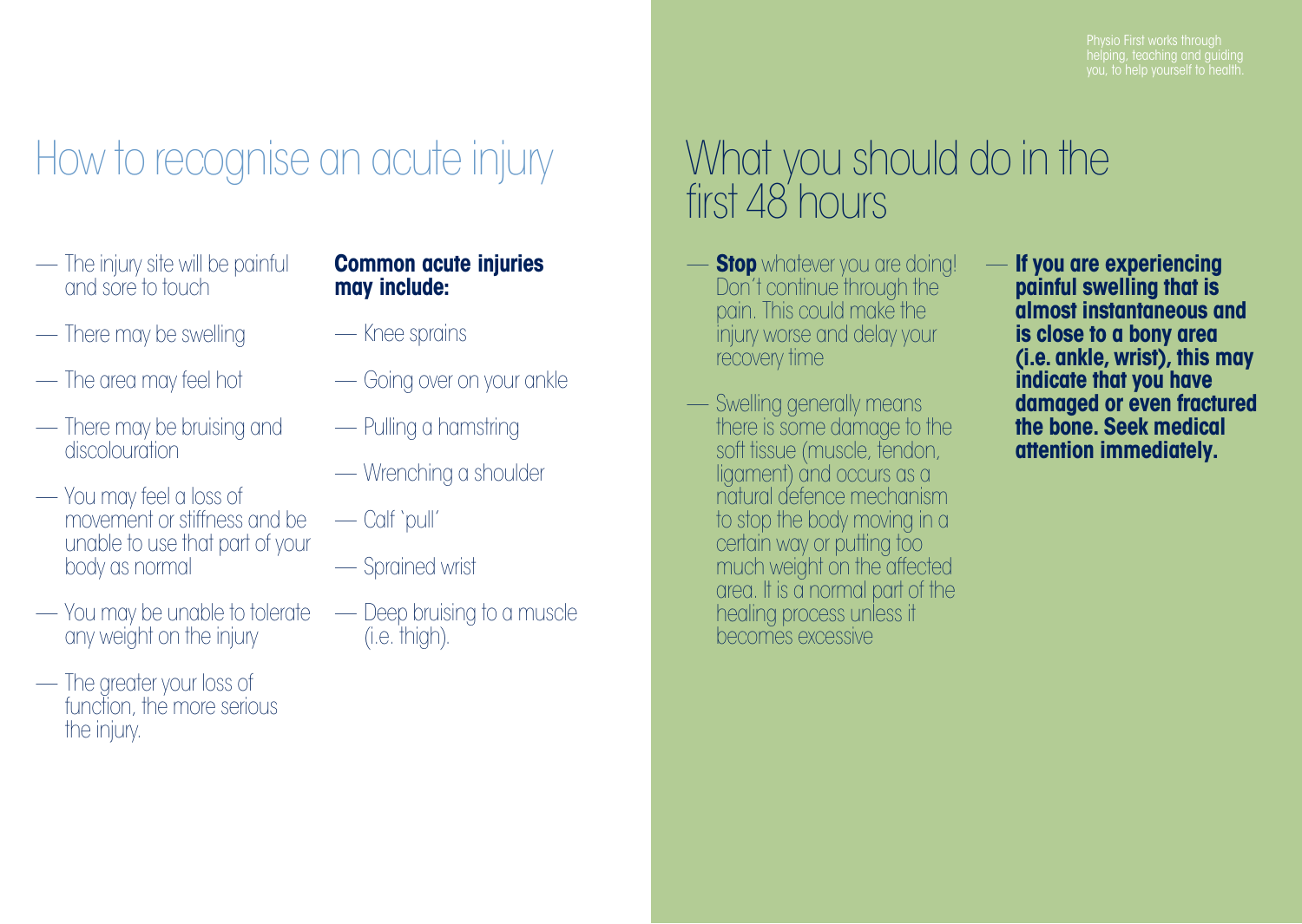### Self-treatment using the **'RICE'** method

The following action can be taken to help acute soft tissue injuries:

#### **Rest**

It is important to rest immediately after an injury, both to prevent yourself from causing further injury and also to give your body a chance to heal. Your Physiotherapist can advise you on how to get back to work as soon as possible.

#### **Ice**

Ice therapy can provide short-term pain relief, reduce blood flow to the injury and keep down the swelling.

- Wrap the ice (bag of frozen peas, ice packs or crushed ice) in a thin towel before placing it
- Apply the ice for no more than 10 minutes at a time
- Wait until your skin temperature has returned to normal before icing again.

By following these simple steps, you can ice an acute injury intermittently for the first 6–8 hours.

#### **Compression**

This will also help to reduce the swelling. Soak a towel or bandage in cold water and compress the injury by wrapping a bandage over it. If you feel throbbing, or if the bandage feels too tight, rewrap the area so that the bandage is looser.

You can use compression alongside your ice therapy. But remember, if you are using ice, it is not advisable to keep the compress on for more than 10 minutes at a time.

#### **Elevation**

By elevating your injury you will help take the pressure off it. It is most effective when the injured area is raised above the level of the heart. For example, if you have an ankle or foot injury, lie down with your foot propped on one or two pillows.

#### **Ice or heat?**

Some people are confused as to which is best for an acute injury. Research has shown that heat is not advised within the first 48 hours of an acute injury as it can increase bleeding and swelling if used at this stage (Brukner and Khan 2007).

By using the RICE method for the first 24–48 hours, you may find that a minor acute injury, such as a sprain, strain, pulled muscle or minor tear, will respond to your self-treatment and start to heal.

However, if you are at all worried about your injury, seek medical attention from your Physiotherapist or GP immediately.

**For example, extreme pain or swelling that is not helped by the RICE method, or a complete inability to put any weight on the injured area, may suggest that the injury is more serious.**

#### **Pain relief** — **RICE** method

— Pain medication– this allows movement of the affected area and can help make you more comfortable. Use whichever one works for you or consult a Pharmacist or your GP.

#### **Supports for your injury**

A support may be helpful for a limited time only. Try supporting an injured arm with a sling or pillow. Use a stick or crutches to make walking more comfortable.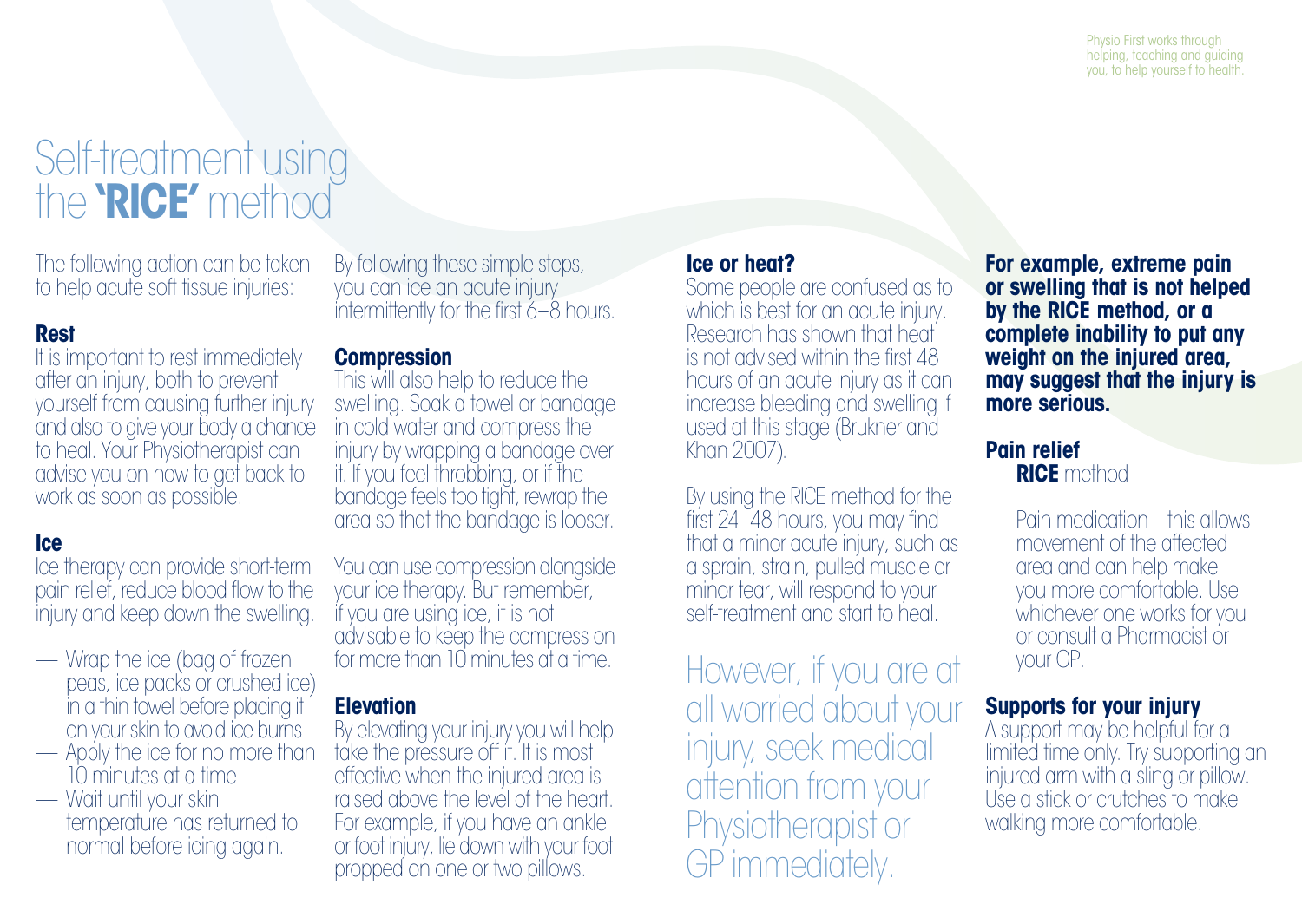Physio First works through helping, teaching and guiding you, to help yourself to health.

## What to do over the next 2–3 days

By following the advice given overleaf most acute injuries will make a good recovery.

**If your injury continues to give you a lot of pain and the swelling does not appear to be going down, it may be necessary to carry out a check X-ray for a possible fracture. Please see your Physiotherapist, GP, attend A&E or a minor injuries clinic.**

#### **Gradually use the injured area.**

An acute injury can become chronic if the joint and surrounding tissues stiffen up too much or the muscles start to weaken and this will delay the recovery process. So as soon as the pain eases, gradually start using the injured area to try and regain normal movement.

Consulting a Physiotherapist at this stage for a diagnosis can be helpful. The Physiotherapist will be able to give you an idea of how long your injury will take to recover and advice on the best way to manage your injury.

Physiotherapy will include:

**Physiotherapy** 

- Soft-tissue treatments, massage, mobilisation and manipulation of the joints, electrotherapy, such as longwave ultrasound or laser, and self-help exercises
- If you are returning to sport, further rehabilitation m ay include specific exercises, strengthening and balance work specific to your sport to help you get back to sporting fitness more quickly.

**Physiotherapy** treatment will help you return to full use of the injured limb more quickly.